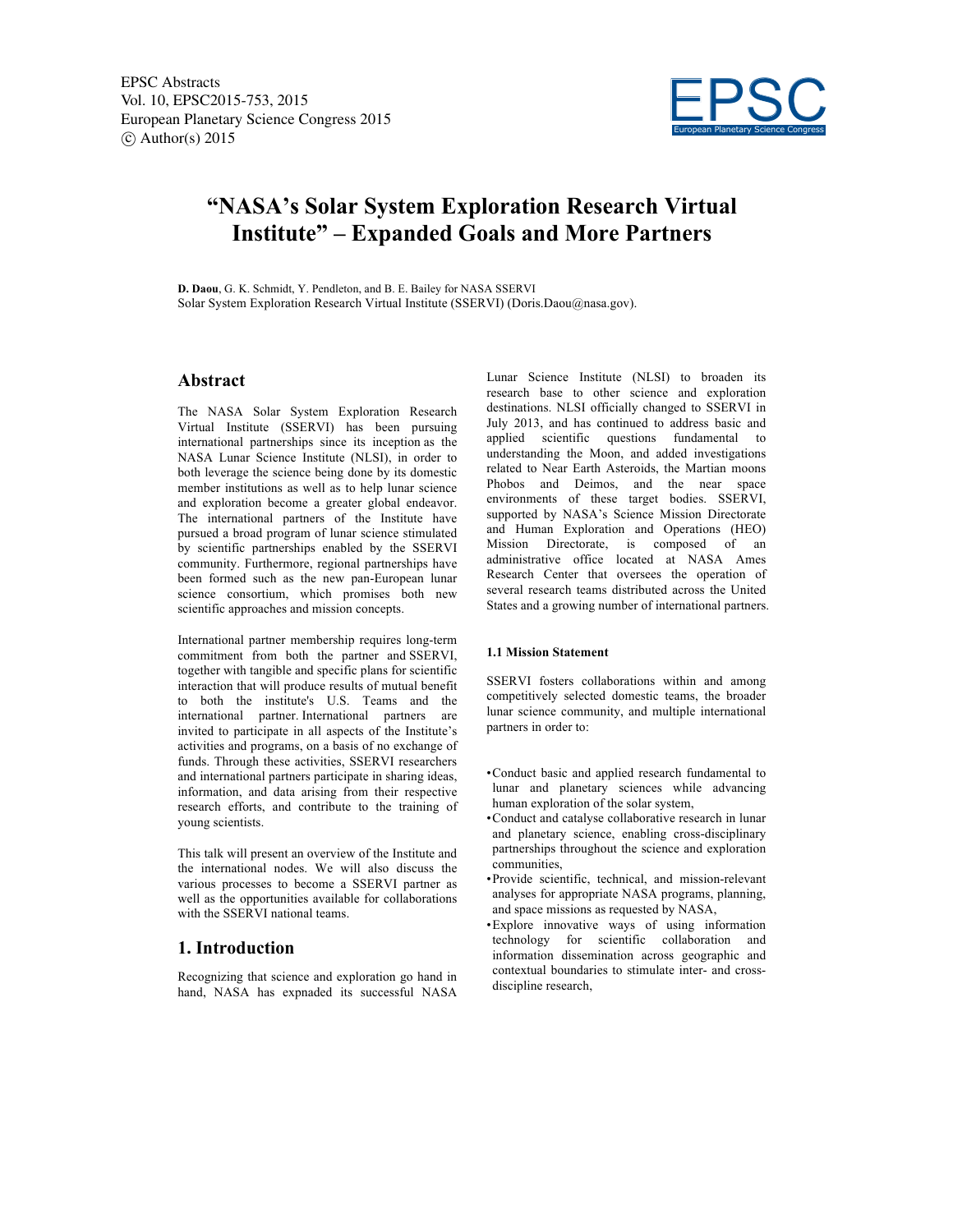•Train the next generation of scientific explorers through research opportunities, and encourage global outreach through various participatory events and programs.

SSERVI recognizes the importance of stimulating science throughout the entire community, leveraging additional research by connecting others to the Institutes' currently funded teams. Most notably, SSERVI organizes and sponsors the annual Exploration Science Forum, held at Moffett Field, California, which brings together several hundred researchers to discuss topics ranging from modelling to mission science. The Director's Seminar Series brings the community together via monthly videoconferences that are archived for future reference. The Focus Groups mobilize expertise across the community on relevant topics developed at a grass roots level. The Institute's Workshops Without Walls, held in virtual space, provides travel-free conferences with recognized leaders on topics of current interest.

# **2. SSERVI International Partnerships**

The NASA Solar System Exploration Research Virtual Institute (SSERVI) has a program of partnerships with international organizations to provide collaborative research opportunities for all members of the international science community. International partner membership requires long-term commitment from both the partner and the SSERVI, together with tangible and specific plans for scientific interaction that will produce results of mutual benefit to both the SSERVI U.S. teams and the international partner. The NASA SSERVI international partnerships program includes collaborative activities that address any of the objectives defined in the SSERVI Mission Statement. It is preferred that organizations proposing partnership represent a broad range of academic or research groups, able to represent the lunar science activity within a country. International partners are invited to participate in all aspects of the Institute's activities and programs, on a basis of no exchange of funds. Through these activities, SSERVI researchers and international partners participate in sharing ideas, information, and data arising from their respective research efforts, and contribute to the training of young scientists. Non-U.S. organizations can propose to become either Associate or Affiliate Members of the SSERVI, as described below. **Affiliate:** with non-government institutions; the majority of agreements will be Affiliate. **Associate:** a government-to-government agreement; this includes space agencies.

### How to Apply to the International Partners Program

**Proposal Development:** Proposers to the SSERVI International Partners Program are requested to describe: 1) the organizational nature of the proposing group (e.g., academic, government agency, private, non-profit, consortium); 2) the themes of the scientific work currently being undertaken, together with plans for interacting with the SSERVI community in ways that will advance the goals of the SSERVI while providing mutual benefit to the international partner; and 3) the specific areas where productive near-term exchanges/partnerships are anticipated, and areas for longer-term cultivation of interactions. Proposers are encouraged to include science collaboration plans with existing SSERVI teams, research exchange plans, collaborative field studies, facility sharing opportunities, digital content exchanges, and focus group plans.

**Proposal Review at SSERVI:** SSERVI Central will review the proposal internally using the following criteria: 1) the relevance of the scientific work being undertaken to the lunar science objectives and its synergy with the SSERVI 2) the nature of funding/endorsement from proposal sponsors 3) the strength and level of government endorsement (Associate Membership)  $4$ ) the specific areas where productive near-term exchanges/partnerships are anticipated, and areas for longer-term cultivation of interactions 5) any other issues that the SSERVI deems relevant, including the strategic goals of NASA

**NASA Headquarters Review:** When the proposal is complete and satisfactory to both your team and the SSERVI, it is then forward it to NASA Headquarters, to both the Office of International and Interagency Relations (OIIR) and to Jim Green, Director of Planetary Sciences.

**Extra Review for Associate Partnerships:** After approval from OIIR and Jim Green, additional review is done at NASA HQ and potentially the U.S.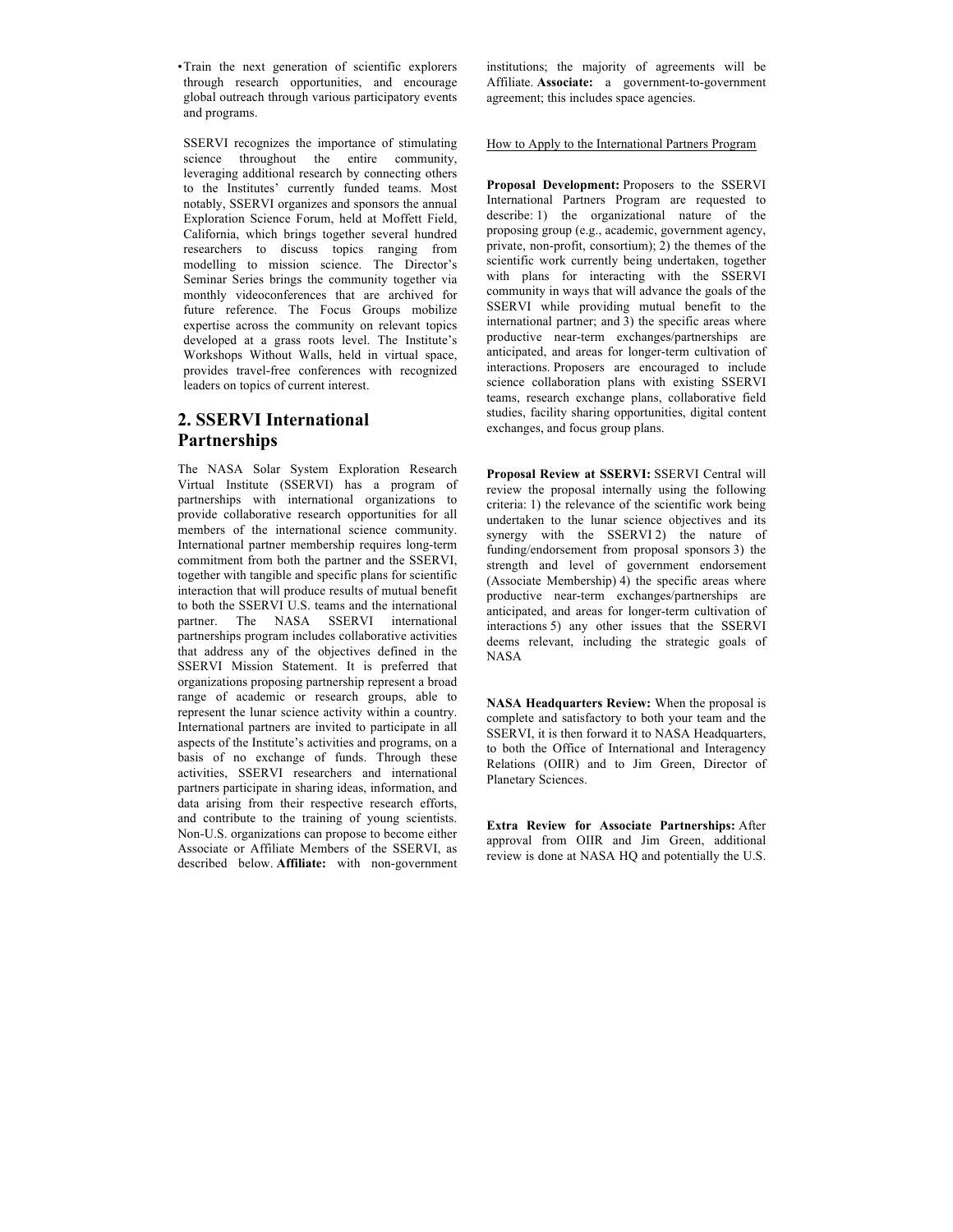State Department. This review is coordinated by the OIIR. Depending on the country in question, this portion of the process can take a longer time.

**Official Exchange of Letters:** After the review at NASA HQ for Affiliate partnerships, Yvonne Pendleton (SSERVI Director) and Greg Schmidt (SSERVI Deputy Director) send an official letter of invitation to the primary partner institution. The letter is typically addressed to a senior official at the institution. After receiving this letter, the lead organization sends a formal letter reply accepting our offer, and the partnership is complete. For Associate partnerships, once the additional State Department review is complete, letters are sent between the heads of agencies for NASA and the partner institution and the partnership is complete. At this point, there can make plans for joint press announcements, a formal "signing" ceremony if desired, and other activities.

**Learn More** To learn more about our international program or to inquire about how to become a partner, contact: Greg Schmidt, Director of International Partnerships or Doris Daou, Deputy Director of International

# **3. Figures**